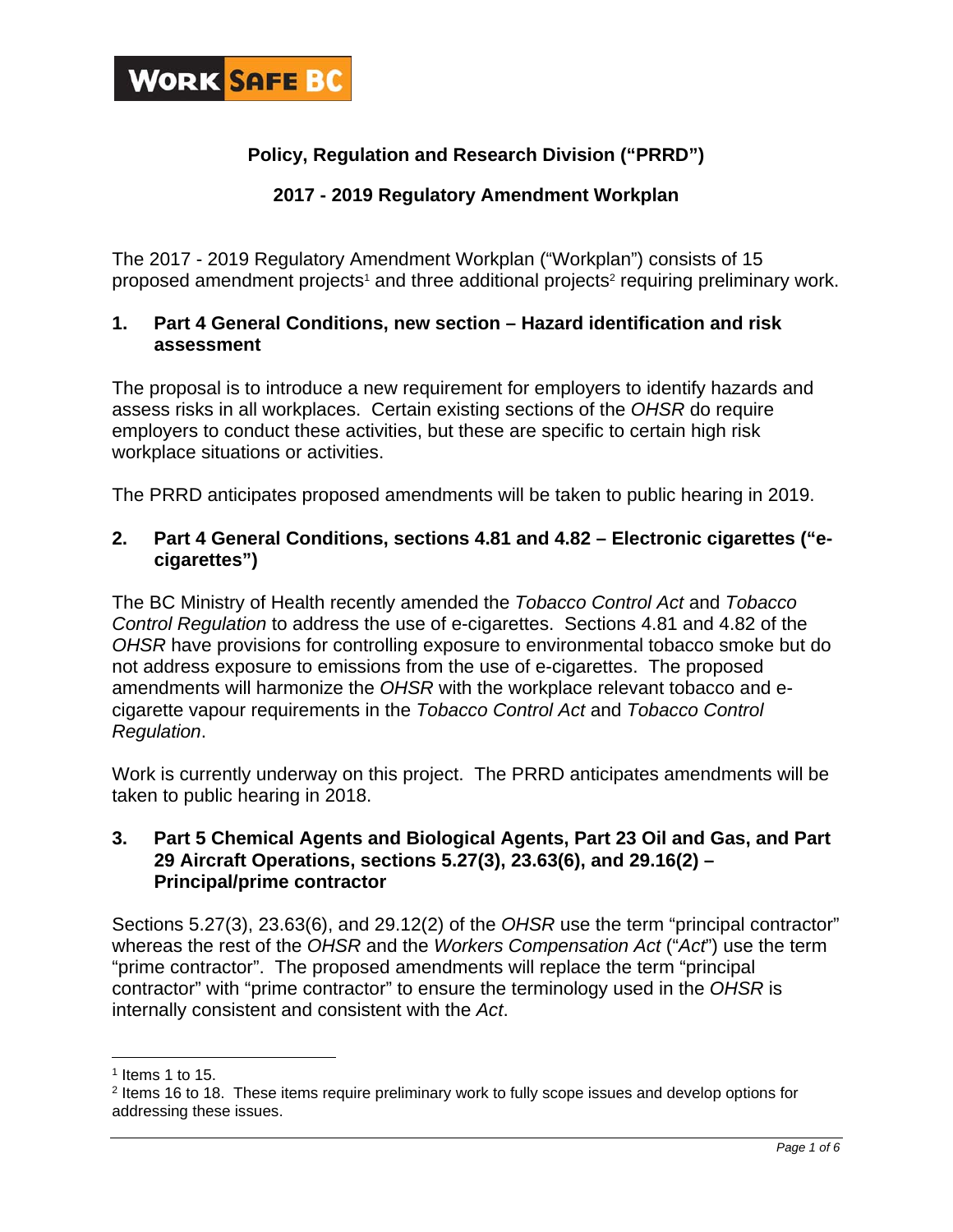

The PRRD anticipates proposed amendments will be taken to public hearing in 2018.

## **4. Part 6 Substance Specific Requirements, sections 6.42-6.58 – Cytotoxic drugs**

The current requirements for cytotoxic drugs in the *OHSR* were developed 20 years ago. Since then, the use of cytotoxic drugs has evolved. Cytotoxic drugs are being used in an increasing number of non-traditional health care settings, such as home and community based care facilities, resulting in potentially significant increases in worker exposure. The requirements on cytotoxic drugs set out in sections 6.42 to 6.58 of the *OHSR* require updating to reflect their current use.

The PRRD anticipates proposed amendments will be taken to public hearing in 2019.

### **5. Part 6 Substance Specific Requirements, sections 6.89 and 6.90 – Restricted entry intervals ("REIs")**

Recently, the Health Canada Pest Management Regulatory Agency and industry, through the BC Greenhouse Growers Association, identified differences in the length of the REIs in the *OHSR* and the REIs currently prescribed on pesticide labels. REIs refer to the minimum amount of time required between the time a pesticide is applied to an area or crop and the time people can enter the area without protective clothing and equipment. The purpose of the proposed amendments is to create consistency between the REIs in the *OHSR* and the REIs specified on pesticide labels.

The PRRD anticipates proposed amendments will be taken to public hearing in 2019.

## **6. Part 8 Personal Protective Clothing and Equipment, section 8.11 – Safety headgear**

Section 8.11 of the *OHSR* stipulates safety headgear must be worn by a worker in any work area where there is a danger of head injury from falling, flying or thrown objects. Section 8.11(2) lists the standards the safety headgear must meet. As there have been a number of revisions to the standards, the standards referenced in section 8.11(2) are out-of-date. The proposed amendments will update the references to the standards and ensure safety headgear worn in BC workplaces complies with the most recent performance standard.

Work has commenced on this project, and the PRRD anticipates proposed amendments will be taken to public hearing in 2018.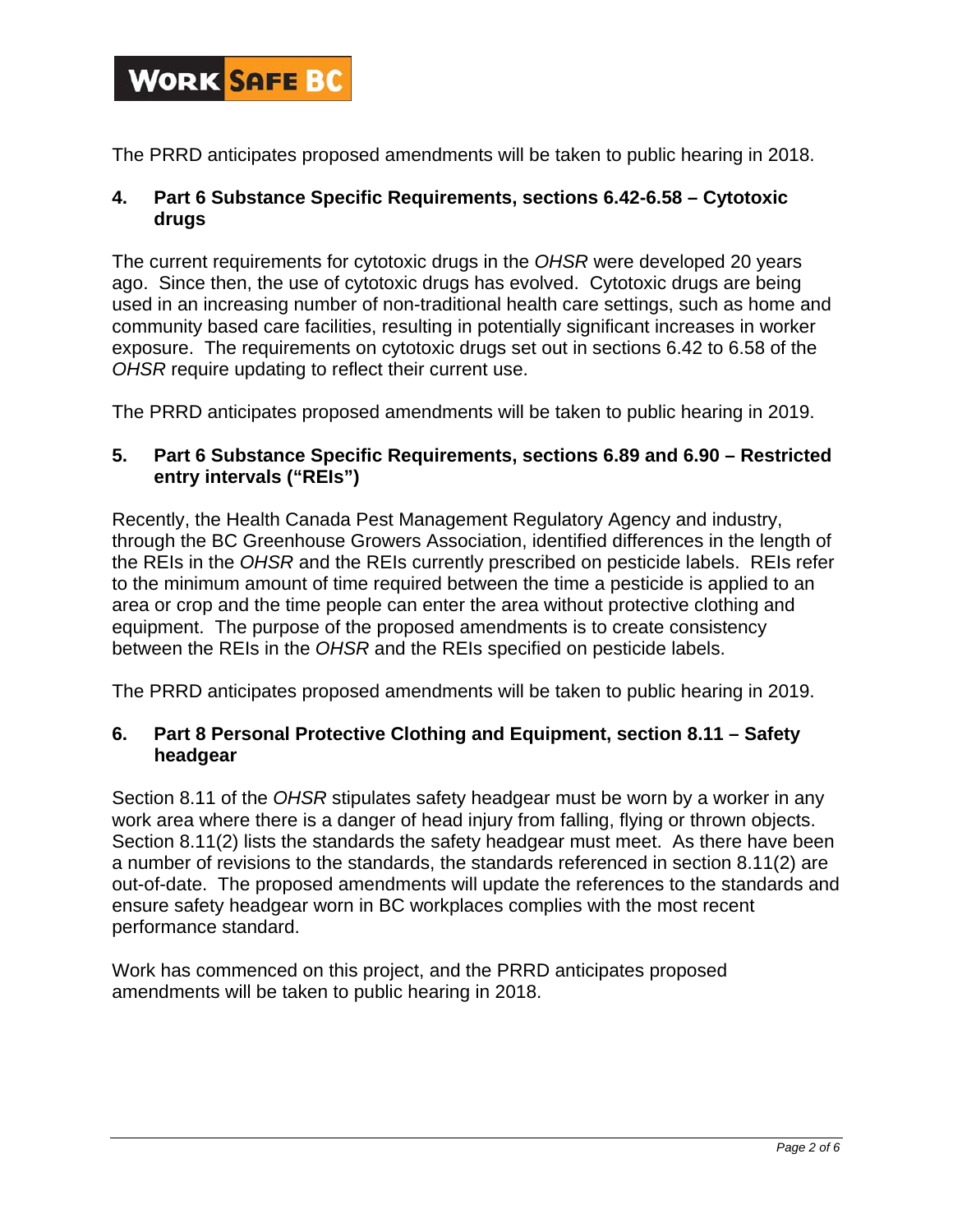

 $\overline{a}$ 

## **7. Part 8 Personal Protective Clothing and Equipment, sections 8.14-8.18 – Eye and face protection**

The CSA and ANSI standards referenced in sections 8.14 to 8.18 of the *OHSR* for eye and face protection are outdated, difficult to understand, and may need to be revised. There have been calls from stakeholders (workers, safety suppliers, optometrists, etc.) expressing confusion regarding the intent, the applicable standards, and their specific obligations under these provisions. The purposes of the proposed amendments are to update the referenced standards to their current version, to clarify and clearly identify the applicable standards and stakeholders' obligations, and to remove redundancies and provide consistency with other sections in Part 8.

Work has commenced on this project, and the PRRD anticipates proposed amendments will be taken to public hearing in 2018.

## **8. Part 8 Personal Protective Clothing and Equipment and Part 18 Traffic Control, sections 8.24 and 18.9(b) – High visibility apparel**

Sections 8.24 and 18.9 of the *OHSR* address the use of high visibility apparel in various circumstances. Both make reference to a WorkSafeBC standard<sup>3</sup>. This WorkSafeBC standard was developed before CSA issued CSA Z96-02 on High Visibility Apparel. The purpose of the proposed amendment is to create consistency between sections 8.24 and 18.9(b) of the *OHSR*. Section 8.24 would be amended to reflect acceptance of WCB PPE 2-1997 as well as the latest edition of the CSA standard (CSA Z96-15). Section 18.9(b) would be amended to harmonize with the requirements of the Ministry of Transportation's 2015 Interim Traffic Management Manual for Work on Roadways, as well as the latest CSA standard.

The PRRD anticipates proposed amendments will be taken to public hearing in 2019.

## **9. Part 12 Tools, Machinery and Equipment, multiple sections – Safeguarding**

The safeguarding sections of Part 12 have not been revised since the *OHSR* was adopted in 1998. Currently, there is no clearly defined obligation in Part 12 to base the selection of safeguarding solutions on an assessment of the associated risks. Section 12.3 requires safeguards to meet the requirements of CSA Z432-94, but the risk assessment described by this standard is crafted to apply primarily to manufacturers and designers of machinery. More recent editions of CSA Z432 provide for a comprehensive risk assessment approach to select safeguarding devices, directed towards both manufacturers and end users. The purpose of the proposed amendments is to revise Part 12 to require the selection of safeguarding based on a comprehensive

<sup>3</sup> *WCB Standard Personal Protective Equipment Standard 2-1997, High Visibility Garment ("WCB PPE 2- 1997").*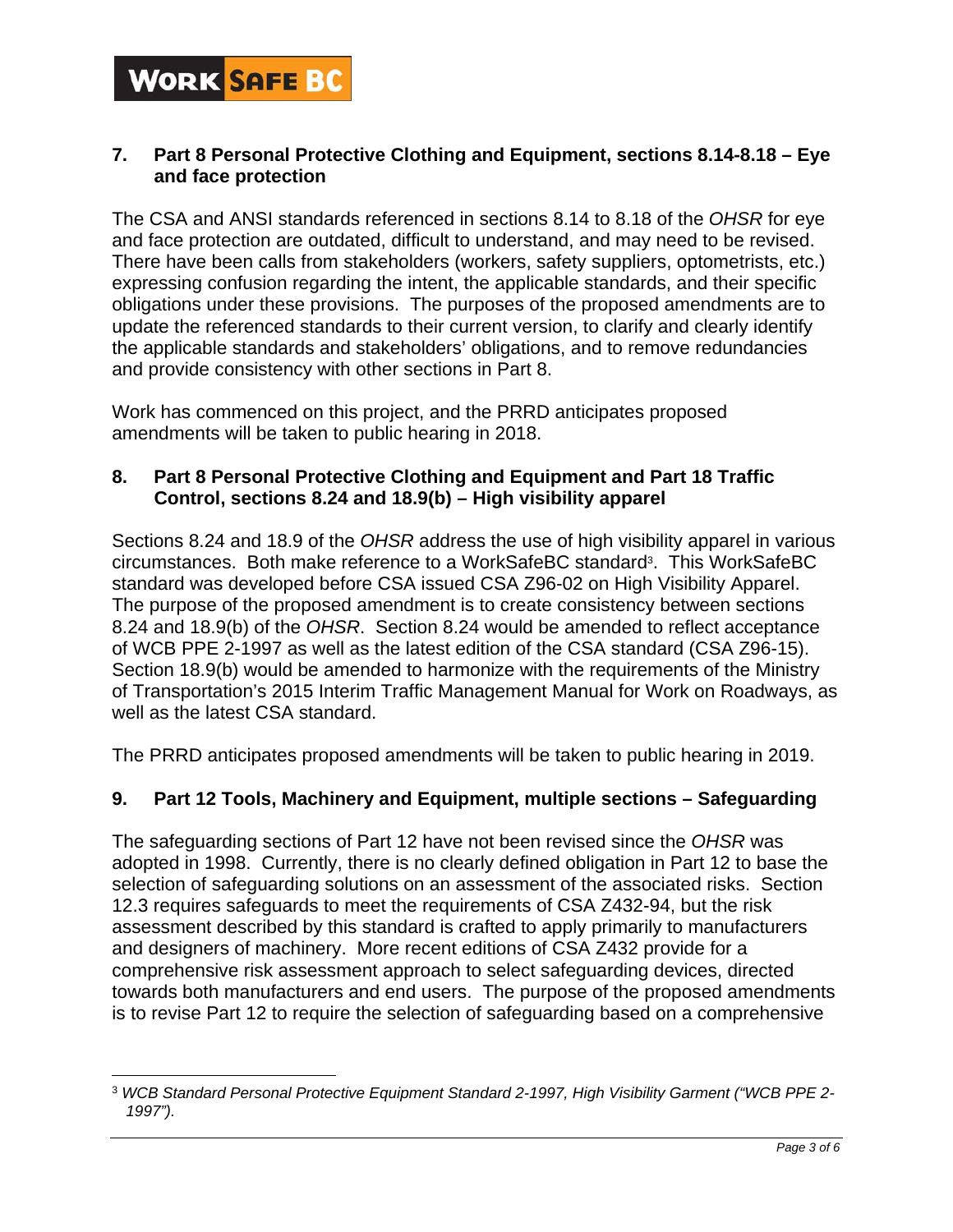

risk assessment, possibly by adopting the most recent version of CSA Z432 or relevant portions of the standard.

The PRRD anticipates proposed amendments will be taken to public hearing in 2019.

### **10. Part 16 Mobile Equipment – Full review**

The purpose of the proposed amendments is to review all of Part 16 to ensure it is consistent with current workplace practices, technological advances and other changes affecting occupational health and safety.

Work commenced on this project in 2011. The PRRD anticipates proposed amendments will be taken to public hearing in 2018.

#### **11. Part 18 Traffic Control, multiple sections – Traffic Control Manual**

Section 18.3 of the *OHSR* requires employers to comply with the latest edition of the Ministry of Transportation's, *Traffic Control Manual for Work on Roadways*. The latest edition of this manual was released in 1999 ("1999 Manual"). In early 2016, the Ministry of Transportation released the *2015 Interim Traffic Management Manual for Work on Roadways* ("Interim Manual"). The Ministry will phase in the Interim Manual over the course of three years, with the Interim Manual replacing the 1999 Manual in 2019. The purpose of the proposed amendments is to harmonize the requirements in Part 18 of the *OHSR* with the Interim Manual.

The PRRD anticipates proposed amendments will be taken to public hearing in 2019.

#### **12. Part 20 Construction, Excavation and Demolition, sections 20.17-20.26 – Concrete formwork**

The purpose of the proposed amendments is to ensure safe erection, use and dismantling of concrete formwork, falsework and reshoring. Overall, the proposed amendments intend to clarify the responsibilities of employers and professional engineers.

Work has commenced on this project. The PRRD anticipates proposed amendments will be taken to public hearing in 2019.

#### **13. Part 21 Blasting Operations, multiple sections – Blasting equipment and practices**

A number of sections in Part 21 are out of date and require amendments to keep in step with industries which use explosives. The proposed amendments will ensure Part 21 addresses current blasting equipment and associated safe work practices. The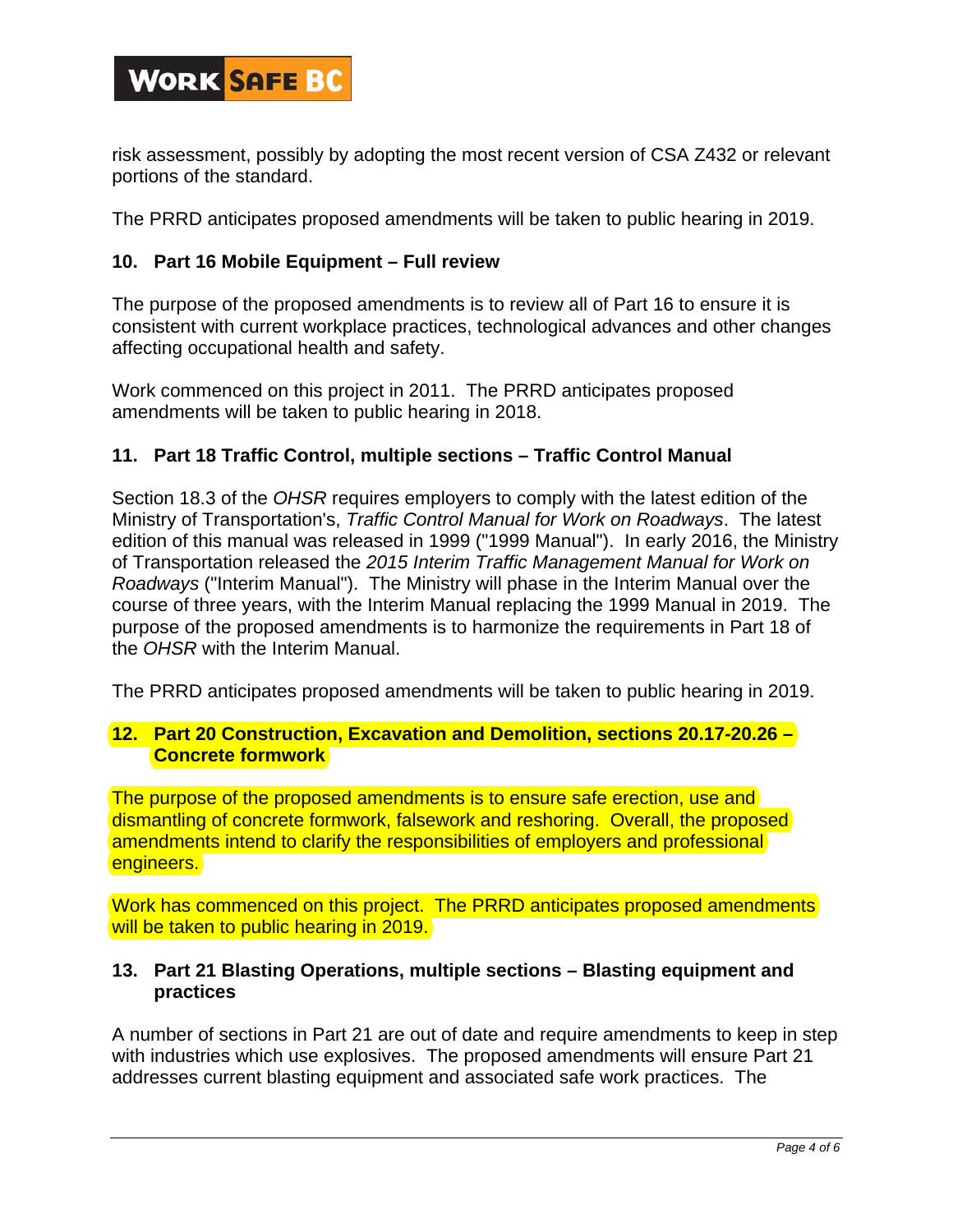# **WORK SAFE BC**

proposed amendments will also address conflicts between the *OHSR* and the federal *Explosives Act* and *Explosives Regulations*.

Work has commenced on this project. The PRRD anticipates proposed amendments will be taken to public hearing in 2019.

## **14. Part 24 Diving, Fishing and Other Marine Operations, new section – Personal flotation devices**

Under the generally applicable buoyancy equipment provisions of Part 8 of the *OHSR*, crewmembers of commercial fishing vessels are not required to wear personal flotation devices ("PFDs") or lifejackets on fishing vessels with guardrails. The purpose of the proposed amendment is to develop a new provision in Part 24 to require crewmembers of commercial fishing vessels to wear PFDs or lifejackets when they are working on deck. Unlike the current section 8.26(3), PFDs or lifejackets would be required to be worn by crewmembers whenever there is a risk of drowning on fishing vessels, even if there are guardrails, a personal fall protection system, or a safety net.

Work is currently underway on this project. The PRRD anticipates proposed amendments will be taken to public hearing in 2018.

## **15. Part 26 Forestry Operations and Similar Activities, multiple sections – Arboriculture**

Part 26 of the *OHSR* does not clearly cover the range of work activities undertaken by arborists. These regulatory gaps need to be addressed to improve health and safety in this industry. The proposed amendments would incorporate best practices from the ANSI Z133-2012 Standard for Safety Requirements in Arboricultural Operations.

The PRRD anticipates proposed amendments will be taken to public hearing in 2019.

## **16. Part 5 Chemical Agents and Biological Agents – Combustible dust**

Part 5 of the *OHSR* has been identified as requiring review with respect to requirements for combustible dust or particulate solids and for dust collectors.

The PRRD will undertake a project to fully review the combustible dust requirements to identify and address issues. If regulatory amendments are necessary, this item will be taken to a future public hearing.

## **17. Part 9 Confined Spaces – Full review**

At issue is a review of Part 9 of the *OHSR* to address challenges faced by the municipal sector in meeting the current regulations for confined spaces. Stakeholders have